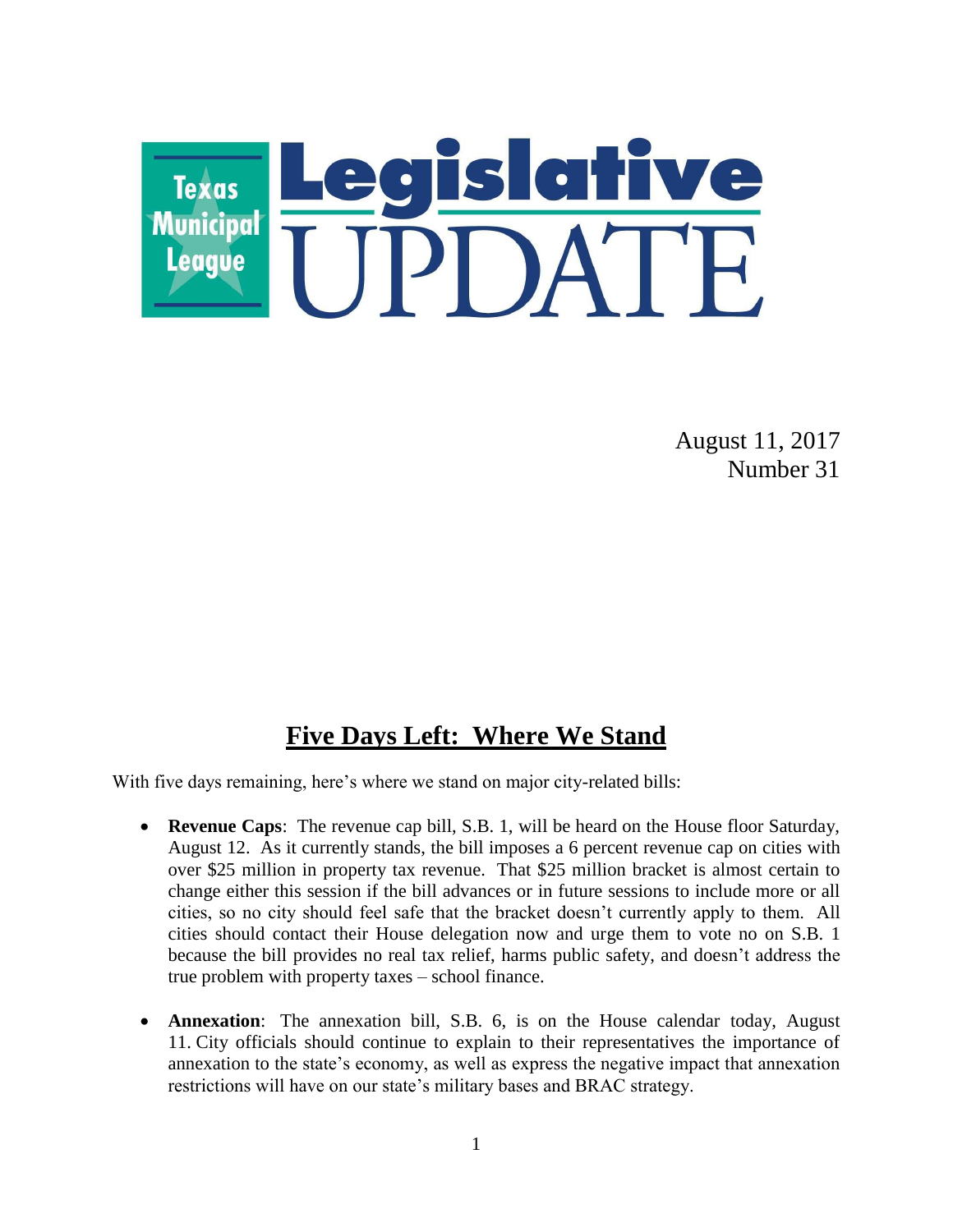- **Trees**: The tree bill with momentum, H.B. 7, had been agreed-to by both cities and developers, but it received harmful amendments in the Senate Business and Commerce Committee. The amendments bring the bill closer to the broad preemption provisions in S.B. 14, specifically that: (1) cities cannot regulate trees smaller than 24 inches in diameter; (2) cities cannot regulate trees in the ETJ; and (3) cities may charge no higher than a \$400 mitigation fee.
- **Expedited Permitting**: The expedited permitting bill, S.B. 13, was heard on Wednesday of this week in the House State Affairs Committee. The bill would speed up deadlines for city approval of permits and deem many permits granted if deadlines aren't met.
- **Super Vesting**: The extremely harmful super vesting bill, S.B. 12, has not yet passed the Senate. The House version, H.B. 188, is pending in a House committee.
- **Spending Cap**: The bill that caps total city spending at population growth plus inflation, S.B. 18, has not yet passed the Senate.
- **Cell Phones:** The bill that preempts city cell phone ordinances, S.B. 15, has passed the Senate but not yet been referred to a committee in the House.
- **Bathrooms**: The bathroom bill, S.B. 3, has passed the Senate but not yet been referred to a committee in the House.

Unlike a regular legislative session, where strict deadlines apply, a special session bill isn't dead until the session finally ends. It's important for city officials to continue to express their opposition to bad bills until the end of the final day of the session, Wednesday, August 16.

# **Post Session Update: Small Cell Implementation**

Senate Bill 1004, passed during the regular session and effective September 1, requires a city to allow access for cellular antennae and related equipment ("small cell nodes") in city rights-ofway, and it also entitles cell companies and others to place equipment on city light poles, traffic poles, street signs, and other poles. Negotiations during the legislative session led to concessions giving some city authority over placement. That may make the bill's access provisions palatable to many cities, but local preparation is key to dealing with these installations. The League has obtained example documents for city officials to use when developing their ordinance, design critera manual, and attachment agreements. Please email Scott Houston, TML general counsel, at [shouston@tml.org](mailto:shouston@tml.org) for more information.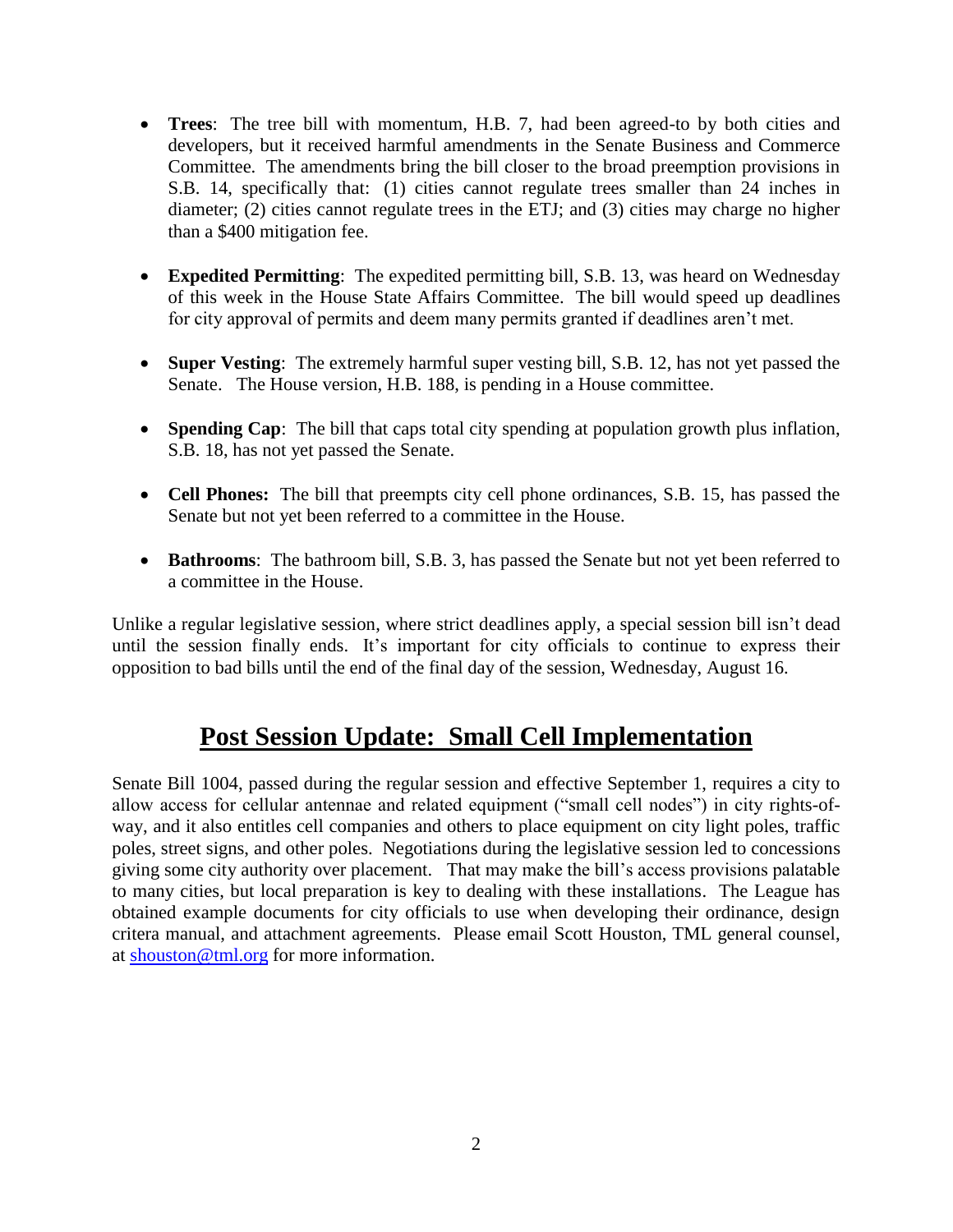# **First Special Session – City-Related Bills Filed**

### **Property Tax**

**1H.B. 390 (White) – Appraisal Cap**: would: (1) reduce the property tax appraisal cap on residence homesteads from ten to five percent, and apply the appraisal cap to all real property; and (2) require the appraisal district to apply a two percent appraisal cap on real property instead of a five percent appraisal cap if the owner of the property discloses to the office the price the owner paid to purchase the property. (See **1H.J.R. 55**, below.)

**1H.B. 393 (Koop) – Tax Rate Calculation**: would: (1) provide that, for a city that makes additional city police and fire fighter retirement systems expenditures in a given year after 2018, the effective maintenance and operations rate is adjusted upwards to account for the additional payments into the retirement system; (2) require the city to include a notice of the increase in its effective maintenance and operations tax rate, including a brief description and the amount of the additional city police and fire fighter retirement systems expenditures in the required tax rate notices; and (3) provide that (1) and (2) only take effect if S.B. 1 or similar legislation lowering the rollback rate and requiring an automatic tax ratification election if the rollback rate is exceeded become law following the current special legislative session.

**1H.J.R. 55 (White) – Appraisal Cap**: would amend the Texas Constitution to: (1) reduce the property tax appraisal cap on homesteads from ten to five percent and apply the new appraisal cap to all real property; and (2) authorize the legislature to provide for a percentage of less than 105 percent but not less than 102 percent of the appraised value of the real property for the preceding tax year to be used in calculating the maximum appraised value of real property for property tax purposes if the owner of the real property discloses to the appraisal entity the price the owner paid to purchase the real property.

**1S.B. 117 (Kolkhorst) – Appraisal Cap**: would provide that an appraisal office may increase the appraised value of a parcel of commercial or industrial real property for a tax year to an amount not to exceed the lesser of: (1) the market value of the property for the most recent tax year that the market value was determined by the appraisal office; or (2) the sum of: (a) 20 percent of the appraised value of the property for the preceding tax year; (b) the appraised value of the property for the preceding tax year; and (c) the market value of all new improvements to the property. (Companion bill is **1H.B. 5** by **D. Bonnen**.) (See **1H.J.R. 14**, below.)

**1S.B. 118 (Kolkhorst) – Appraisal Cap**: would reduce the property tax appraisal cap on residence homesteads from ten to five percent. (Companion bill is **1H.B. 71** by **Bohac**.) (See **1S.J.R. 13,** below.)

**1S.J.R. 13 (Kolkhorst) – Appraisal Cap:** would amend the Texas Constitution to authorize the legislature to reduce the property tax appraisal cap on residence homesteads from ten to five percent. (See **1S.B. 118**, above.)

**1S.J.R. 14 (Kolkhorst) – Appraisal Cap**: would propose an amendment to the Texas Constitution to authorize the legislature by general law to limit the maximum appraised value of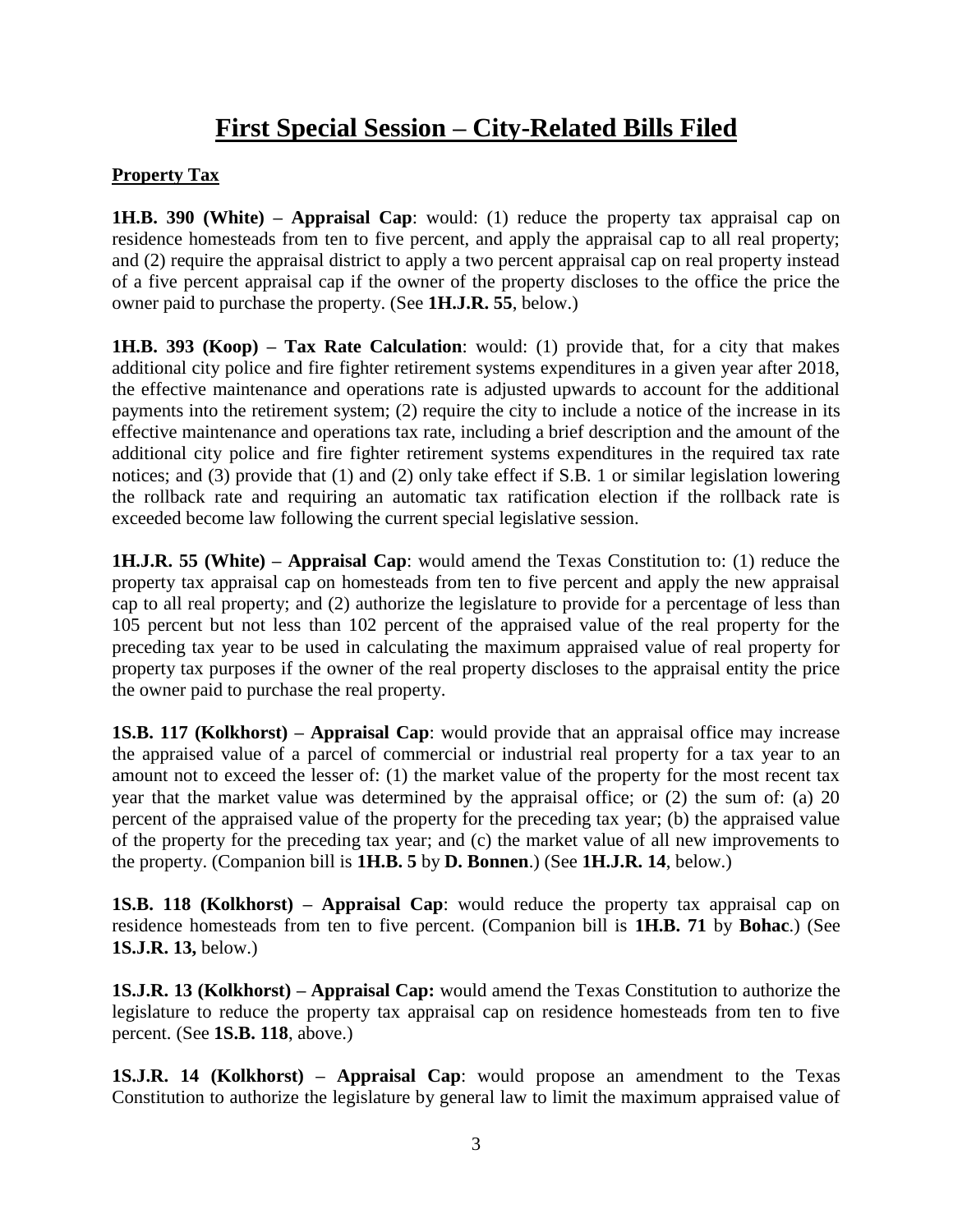a parcel of commercial or industrial real property for a tax year to an amount not to exceed the lesser of: (1) the most recent market value of the property as determined by the appraisal entity; or (2) 120 percent, or a greater percentage, of the appraised value of the property for the preceding tax year of the appraised value of the property for the preceding tax year. (See **1S.B. 117**, above.)

#### **Other Finance and Administration**

**1H.B. 16 (S. Davis) – Ethics**: would, among other things: (1) prohibit an officer or employee of a political subdivision from: (a) spending or authorizing the spending of public funds to make a political contribution or expenditure; and (b) employing a person to use public funds to make an unlawful political contribution or expenditure; (2) make a violation of the prohibitions in (1) a Class A misdemeanor offense; and (3) change the content requirements of a personal financial statement that must be filed by certain city officers and candidates in cities with a population of 100,000 or more in regard to disclosures about stocks in non-publicly traded and publicly traded corporations.

**1H.B. 17 (S. Davis) – Conflicts Disclosure**: would amend the law relating to the disclosure by vendors of gifts to and relationships with certain local government officers (Local Government Code Chapter 176) to:

- 1. define "entertainment" to include transportation to, lodging for, and attendance at a function, event or performance that: (a) a local government officer accepts as a guest of a vendor; and (b) is not required to be reported by a vendor under other law;
- 2. define "gift" to mean a benefit, including entertainment, offered by a vendor and accepted by a local government officer, but excluding: (a) a benefit offered based on kinship or a personal, professional, or business relationship independent of the official status of the local government officer; (b) food or beverages accepted as a guest of a vendor; or (c) a political contribution;
- 3. define "local government officer" to mean: (a) a member of the governing body of a local governmental entity; or (b) a director, superintendent, administrator, president, or other executive officer of a local governmental entity who exercises discretion in the planning, recommending, selecting, or contracting of a vendor;
- 4. define "vendor" to mean a person or agent of the person who enters or seeks to enter into a contract with a local governmental entity for the provision of goods or services;
- 5. require a vendor, not later than the 15th day of the first month of each calendar quarter, to submit a completed disclosure form if the vendor has a contract or is seeking a contract with a local governmental entity and has given one or more gifts during the preceding calendar quarter with an aggregate value of more than \$100 to a local government officer of the entity or a family member of the local government officer;
- 6. except from (5) a gift given by a vendor directly as part of the vendor's sponsorship of or contribution to an event that benefits certain nonprofit organizations or political committees;
- 7. provide that a vendor commits a Class C misdemeanor for knowingly failing to submit the disclosure as described in (5);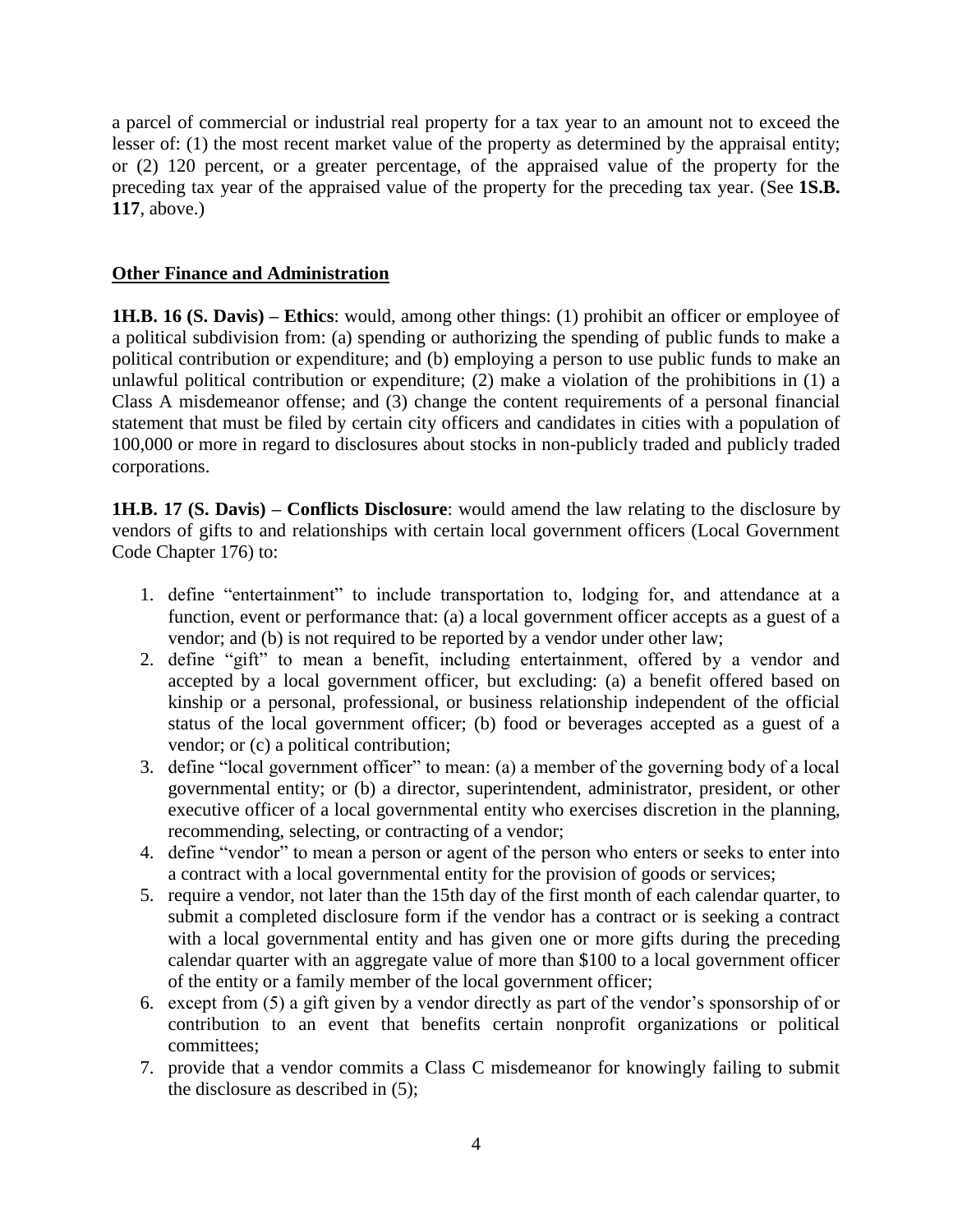- 8. authorize the Texas Ethics Commission to prepare written advisory opinions and adopt rules regarding the requirements described in (1)-(7);
- 9. provide that a local government officer must file a conflicts disclosure statement with respect to a vendor if the vendor enters into a contract with the local governmental entity and: (a) the vendor and officer (or officer's family member) have certain employment or business relationships; or (b) the vendor has a family relationship with the local government officer; and
- 10. provide that a vendor must file a completed conflict of interest questionnaire if the vendor has a business relationship with a local governmental entity and: (a) the vendor and a local government officer (or officer's family member) have certain employment of business relationships; or (b) the vendor has a family relationship with a local government officer.

**1H.B. 381 (Shaheen) – Local Government Bathrooms**: would: (1) provide that each multipleoccupancy restroom, shower, and changing facility of a political subdivision or an openenrollment charter school must be designated for and used only by persons of the same "sex" (defined as the physical condition of being male or female); (2) exempt from (1) a private entity that leases or contracts to use a building owned or leased by a political subdivision or openenrollment charter school, and prohibit a political subdivision or open-enrollment charter school from requiring the private entity to adopt, or prohibiting the private entity from adopting, a policy on the designation or use of restrooms, showers, or changing facilities; (3) prohibit a political subdivision or open-enrollment charter school from adopting or enforcing an order, ordinance, policy, or other measure that: (a) relates to the designation or use of a multipleoccupancy restroom, shower, or changing facility; or (b) requires a private entity to adopt, or prohibits the entity from adopting, a policy on the designation or use of the entity's restrooms, showers, or changing facilities; (4) provide that (1)-(3) does not preclude an ordinance, order, policy, or other measure regarding the use of a multiple-occupancy restroom, shower, or changing facility by a person not of the designated sex to: (a) assist a person with a disability, a child under eight years of age, or an elderly person; (b) render medical or other emergency assistance; or (c) maintain a facility when not in use; and (5) waive governmental immunity and authorize enforcement of (1)-(4) through an action for mandamus or injunctive relief by the attorney general or, in some circumstances, a parent/legal guardian of a child.

#### **Community and Economic Development**

**1H.B. 380 (Dukes) – Industrialized Housing and Buildings**: would expand the manufacture, construction, and use of modular housing by amending the industrialized housing and building regulations to increase from four stories to 14 stories or from 60 feet in height to 168 feet in height the maximum height of a residential structure and a commercial structure considered to be industrialized housing or an industrialized building, respectively.

**1S.B. 116 (Kolkhorst) – Economic Development Act**: would repeal the Texas Economic Development Act in Chapter 313 of the Texas Tax Code.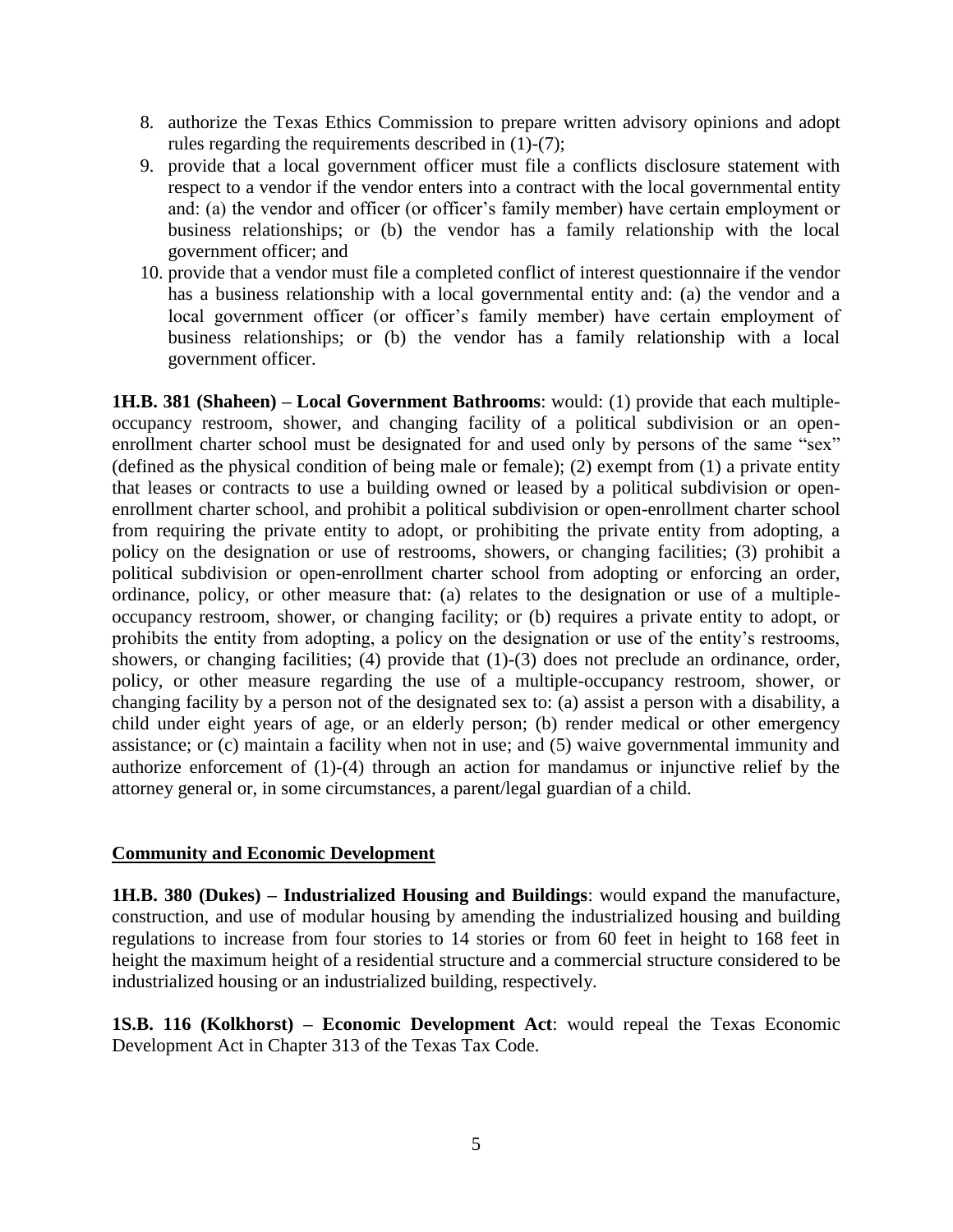#### **Public Safety**

**1H.B. 376 (Isaac) – Drones**: would provide that it is an affirmative defense to prosecution for certain offenses involving damage or destruction of property if the actor: (1) was on property owned or legally occupied by the actor; (2) legally possessed a firearm; (3) used that firearm to disable, damage, or destroy an unmanned aircraft that was unlawfully over the property; and (4) was not prohibited from discharging the firearm under law, local regulation, or a dedicatory instrument governing use of the property.

**1H.B. 378 (Isaac) – Drones**: would repeal certain defenses to prosecution related to the illegal use of unmanned aircraft to capture images and the possession, disclosure, display, distribution or use of such images.

**1H.B. 384 (D. Bonnen) – Utility Vehicles**: would: (1) authorize the operation of a utility vehicle in certain counties; and (2) remove utility vehicles from the types of vehicles that are subject to statutory provisions relating to the operation of certain off-highway vehicles adopted during regular session (House Bill 1956).

**1H.B. 385 (Villalba) – Vehicle Booting**: would: (1) define the term "boot" to mean a device that, when installed and located on any part of a parked vehicle, is designed to immobilize the vehicle and prevent its movement or lawful operation; (2) require local booting regulations to establish a maximum amount that may be charged for a boot removal fee and to provide for the revocation of the license, permit, or other authorization of a booting company for certain violations; (3) authorize a boot operator to install a boot on an unauthorized vehicle in a parking facility only if the vehicle has been parked for 30 minutes or longer; and (4) establish when a booting company must waive a boot fee or is prohibited from charging such a fee.

# **City Officials Testify**

When the legislature is in session, nothing compares to the effectiveness of city officials testifying at the Capitol. City officials who take their time to travel to Austin to speak out on important city issues should be applauded by us all. The League extends its thanks to all those who have vigilantly represented cities during this special session.

The following officials testified in committee hearings held through August 8:

- Allison Heinemeier, Mayor Pro-Tem, City of Kingsbury
- Carolyn Meredith, Environmental Services Manager, City of Sunset Valley
- Chance Sparks, Assistant City Manager, City of Buda
- Charles Cox, City Manager, City of Farmers Branch
- Joe Crawford, Assistant City Attorney, City of Houston
- Jungus Jordan, Councilmember, City of Fort Worth
- Keith Mars, Chief Arborist, City of Austin
- Manny Pelaez, Councilmember, City of San Antonio